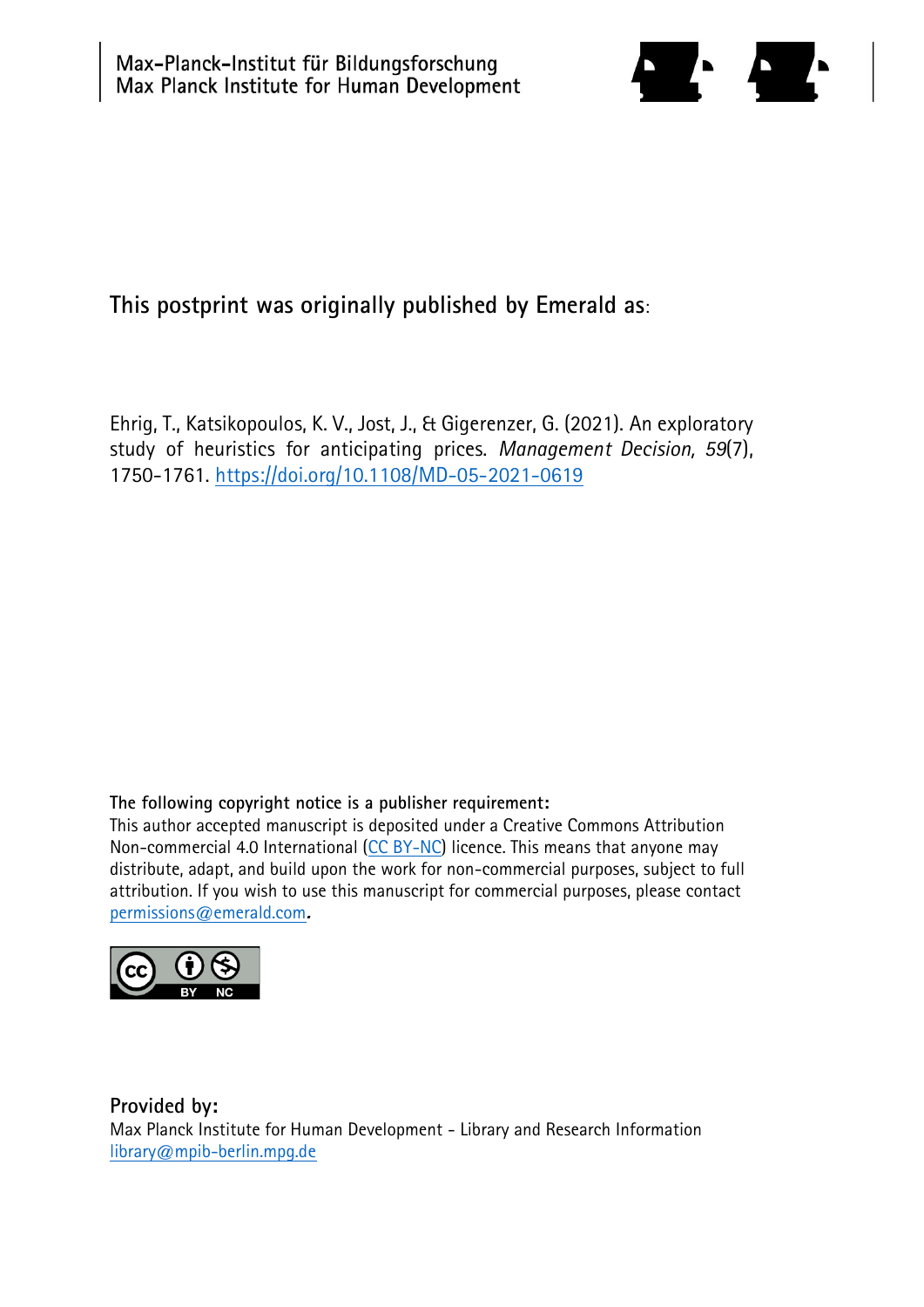## **ABSTRACT**

Purpose. This research explores how investment and central bankers cope with strategic uncertainty when they anticipate prices. The uncertainty originates from others' decisions and their consequences, and cannot be meaningfully reduced to risk. We postulate that, in order to cope with this type of uncertainty, bankers use simple rules, also called heuristics. This study aims to identify such heuristics and the psychological processes that underlie them.

**Design/methodology/approach.** We interviewed 22 managers of teams tasked to anticipate prices, in two leading investment and central banks. The primary data came from indepth, semi-structured interviews lasting 30 to 60 minutes, supplemented by our observations during the on-site visits, emails and phone calls when preparing the interviews, and reports published by the banks. Data was coded and heuristics were induced over multiple rounds by multiple researchers.

**Findings.** Bankers (1) construct simple game representations of markets, (2) make inferences to gauge opponents, (3) become alert when they see too much agreement, and (4) communicate coherent narratives. Heuristics (1)–(3) are employed when the pace of decision making is fast, whereas (4) is used for longer time scales. In sum, bankers exhibit reciprocal bounded rationality, wherein interaction partners are mutually aware of and adapted to the fundamental uncertainty of the task and their limited resources.

**Originality.** Heuristics for anticipating prices have not been studied empirically outside the lab. The findings may help integrate conceptualizations of heuristics in the simple-rules and fast-and-frugal-heuristics research programs, and improve market efficiency.

**KEYWORDS:** banking, cognition, decision making, heuristics, interviews, uncertainty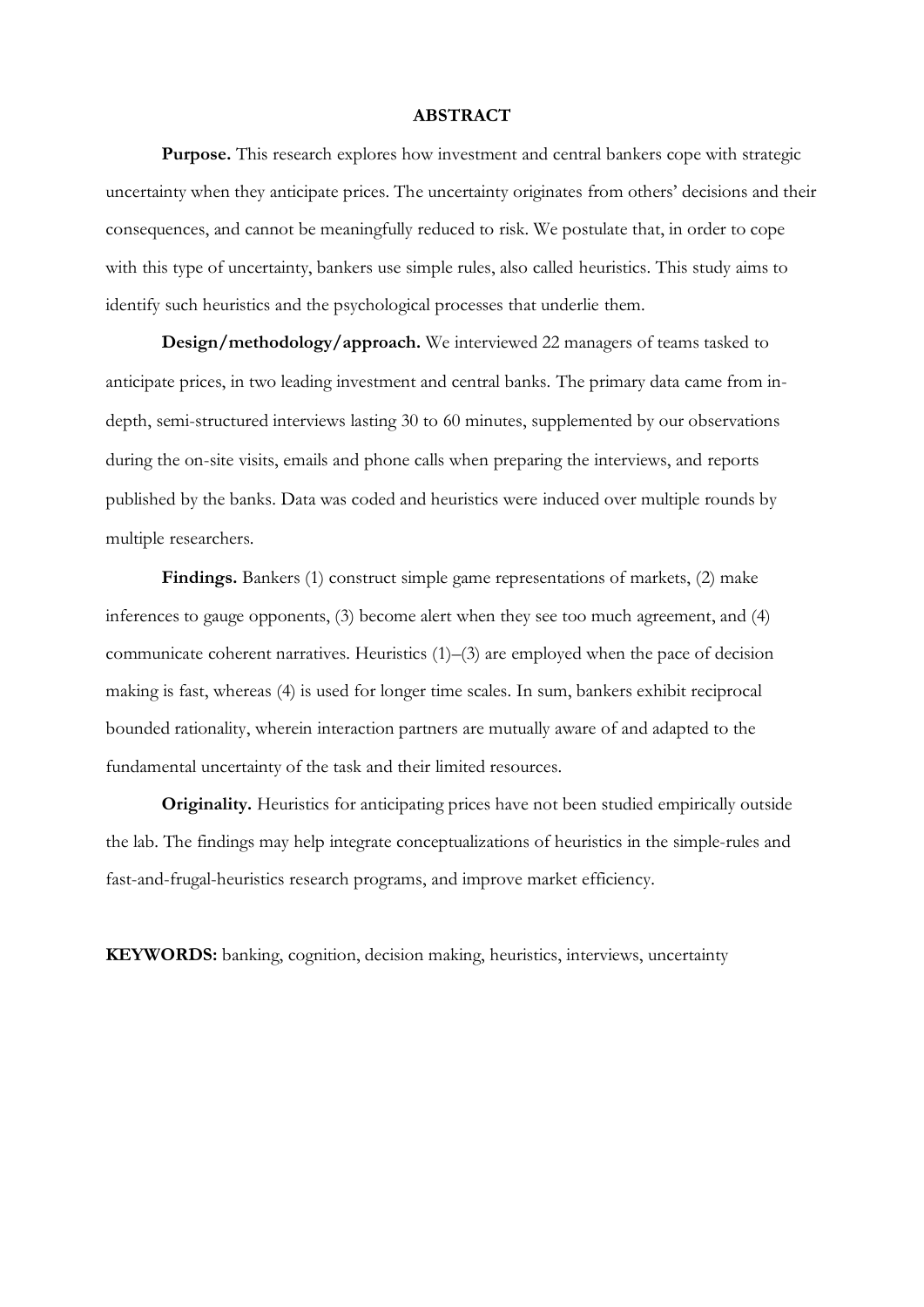# **INTRODUCTION**

Price anticipation is a highly relevant but little understood area of organizational and strategic decision making (Cyert and March, 1963; Willman et al, 2006). For investment banks, the capability to anticipate prices is important for successfully launching IPOs, or building relations with pension and hedge funds. Central banks, unless they anticipate prices, cannot devise a monetary policy to control indicators such as inflation, economic growth, and unemployment.

In order to anticipate prices, market participants need to make inferences about the behavior of others. Some market participants directly affect prices, because they are large as big hedge funds are, or important as central banks are (Hong, Scheinkman, and Xiong, 2006). Additionally, one may be aware that other agents can directly affect prices but without exactly knowing who these agents are. In short, market participants need to cope with fundamental *strategic uncertainty*, that is, uncertainty about others, their decisions and the consequences thereof, as well as the same uncertainty of these other participants. Such uncertainty cannot be meaningfully reduced to risk because the probabilities of the possible outcomes are unknown or unknowable (Knight, 1921), and some outcomes per se are unknown or unknowable.

Strategic uncertainty can lead to intractable calculations. Under strategic uncertainty (Beunza and Garud, 2007; Menon 2018; Porac and Thomas, 1990; Simon, 1993), one cannot straightforwardly know how available information maps to equilibrium prices (Muth, 1961; Hong, Scheinkman, Xiong, 2006). But one can manage such uncertainty and adapt to it. Market participants may realize that they are *mutually boundedly rational*, that is, that they have access to limited information and time, have to deal with uncertainty as opposed to risk, and that others are on the same boat; and use this realization to achieve their goals. In general, simple rules, also called *heuristics*, have been proposed as effective means for coping with uncertainty (Bettis, 2017; Bingham and Eisenhardt, 2014; Day and Lord, 1992; Gigerenzer, Hertwig, and Pachur, 2011; Guercini and Milanesi, 2020; Katsikopoulos et al, 2020; Maitland and Sammartino, 2015). To the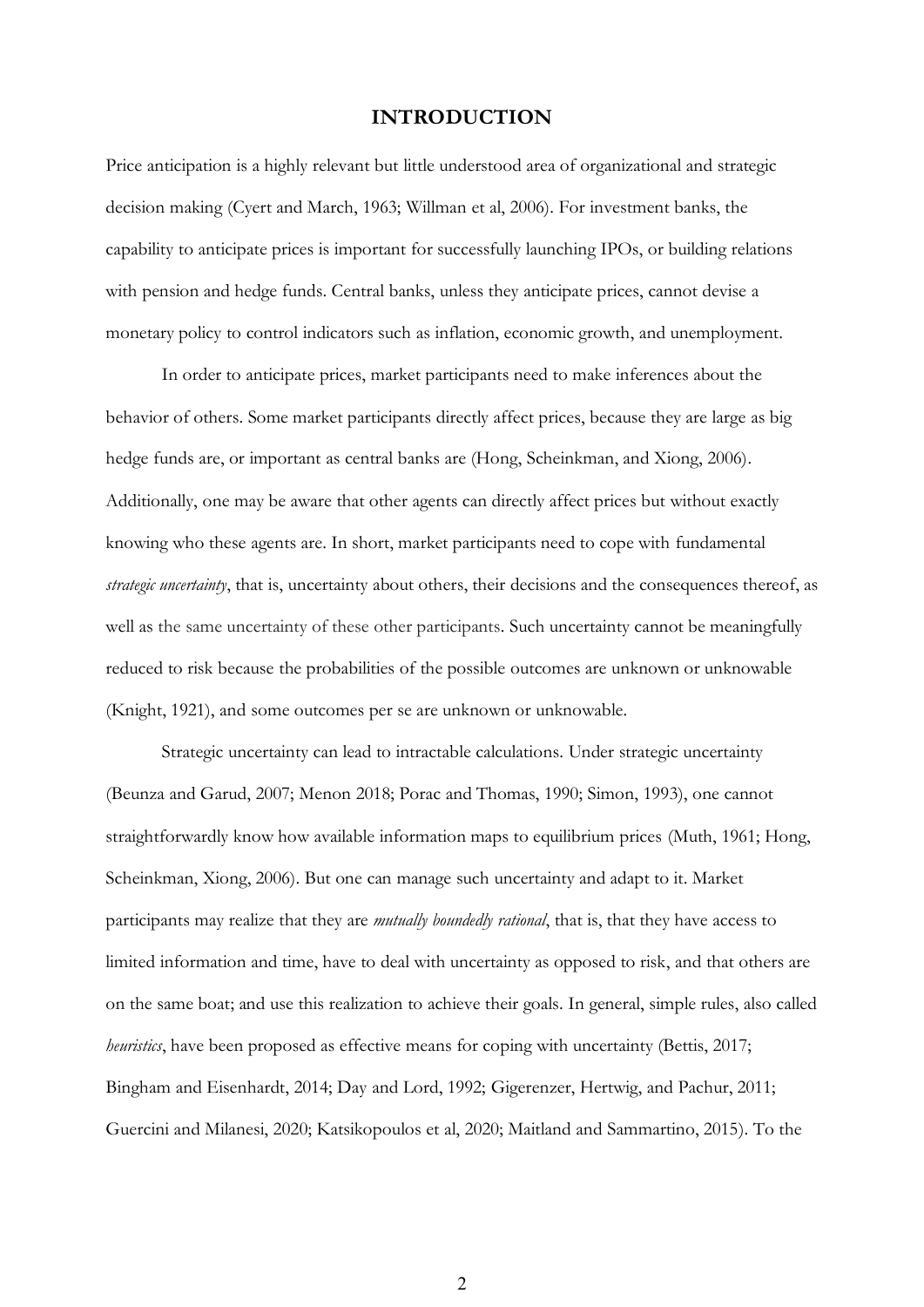best of our knowledge, however, heuristics for anticipating prices have not been studied empirically outside the lab. This is the topic of the article.

We present an exploratory study of heuristics for anticipating prices. We induced heuristics by interviewing managers of teams tasked to anticipate prices in two leading investment and central banks. A focus was on identifying the psychological processes that underlie behavior. The identification of heuristic processes is a key part of the endeavor of understanding and improving real-world decision making (Ehrig and Schmidt, 2019; Gigerenzer and Gaissmaier, 2011; Katsikopoulos, 2022). We discuss how the findings may help to integrate conceptualizations of heuristics in the research programs of *simple rules* (Davis, Eisenhardt, and Bingham, 2009; Bingham and Eisenhardt, 2014), and *fast-and-frugal heuristics* (Gigerenzer, Hertwig, and Pachur, 2011; Katsikopoulos et al, 2020), and to improve the efficiency of the financial market.

#### **STUDY**

#### **Method**

A first set of interviews was held in an investment bank. This investment bank is part of a leading global financial services company providing services such as investment banking, private banking, and asset management, with total assets of more than 1 trillion USD. We interviewed 14 employees over two consecutive days. Most interviewees were team leaders, and five were managing directors. For instance, we interviewed the head of foreign exchange trading who trades currencies and currency options, and the head of interest rate strategy who forecasts interest rates for clients such as hedge or pension funds. Most of our interviewees were managing teams that needed to anticipate prices in the context of fixed-income products, or to create funding for complex trading strategies of institutions such as hedge funds. Ten out of the 14 investment bankers worked with fixed-income securities and four worked in equity markets.

We additionally conducted eight interviews at a major central bank. This central bank aims at delivering financial stability and monetary policy, and holds reserves of more than 600 billion USD. This set of interviews was suggested to us by two investment bankers, who said that central banks are a crucial part of the strategic environment of investment banks, for example by setting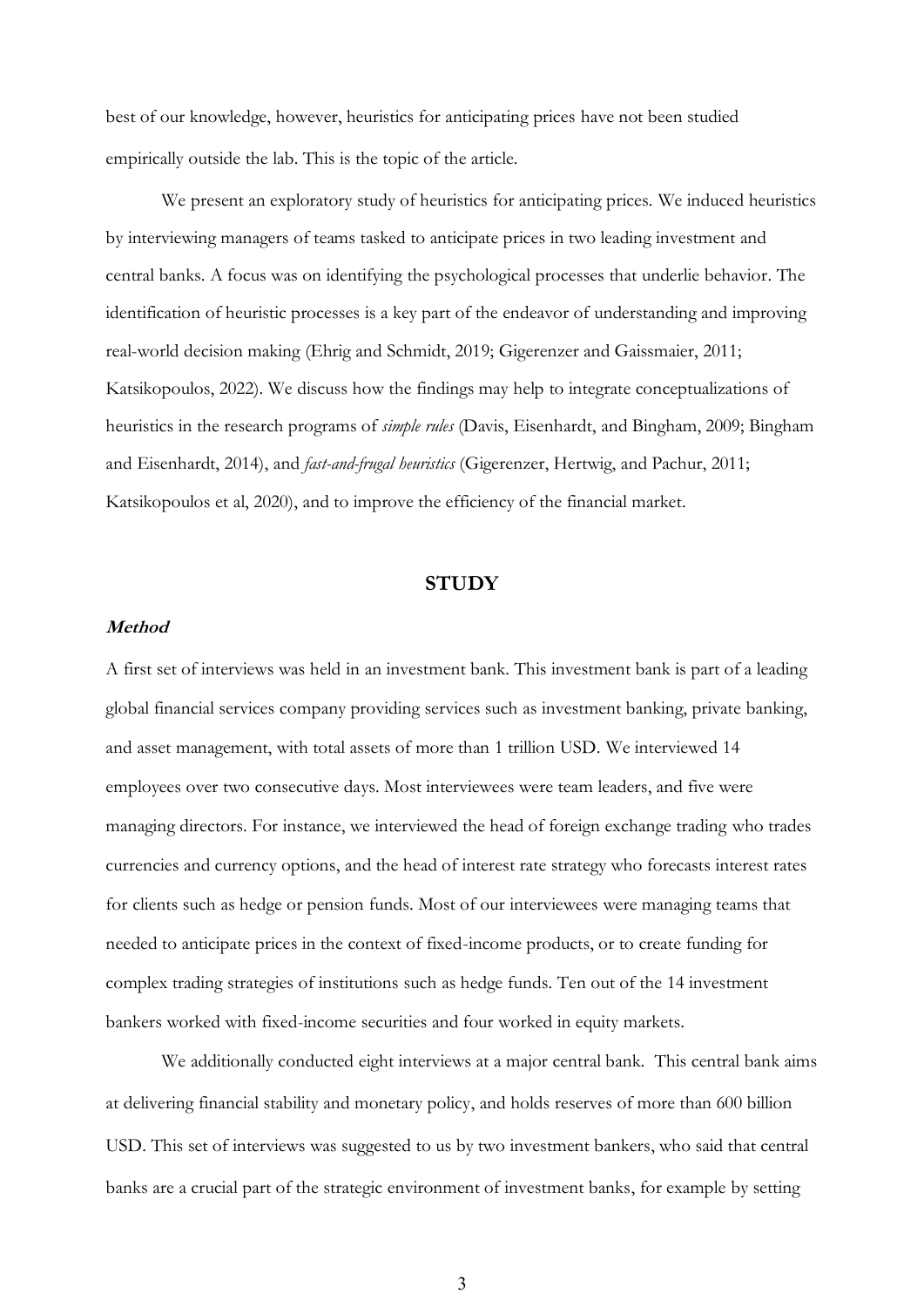interest rates and monitoring compliance with financial regulation. One interviewee was a member of the bank's monetary policy committee, two were managers of large policy-development teams, and five were research staff.

The primary data source consisted of in-depth, semi-structured interviews lasting 30 to 60 minutes, performed by two of the authors. Other data sources included these authors' observations during the on-site visits, emails and phone calls when preparing the interviews, and archival data such as reports published by the banks. During the interview sessions, one author went through a list of questions, adapting them or even substituting questions according to the flow of the interview, while another author took notes. To demonstrate our intent to respect our confidentiality agreement with the banks and interviewees, we did not record any of the interviews.

We initiated the interviews by asking questions on modeling. Economic models for predicting prices are often contradicted by reality (King and Kay, 2020), and we asked how bankers deal with this issue. We also asked how they anticipate the behavior of other market participants. In particular, we asked bankers about the relevance of others to price developments, and about the fact that they do not know the reactions of others to their own actions. We asked about additional topics as well, and sample questions are provided in Table I. We asked the same set of opening questions at both banks.

## Insert Table I

The data were evaluated in multiple rounds, drawing upon our research backgrounds in management, psychology, mathematics, and complex systems. More specifically, shortly after the interviews, the two authors who conducted them worked independently and then jointly on analyzing the interview notes. These two authors identified a preliminary set of strategies for coping with strategic uncertainty strategies. The author team then discussed which of these coping strategies could be viewed as "heuristics" and which of those heuristics should be analysed further. For the purposes of this study, we defined heuristics as *simple rules used to reason or make decisions, or to facilitate processes supporting reasoning and decision making*.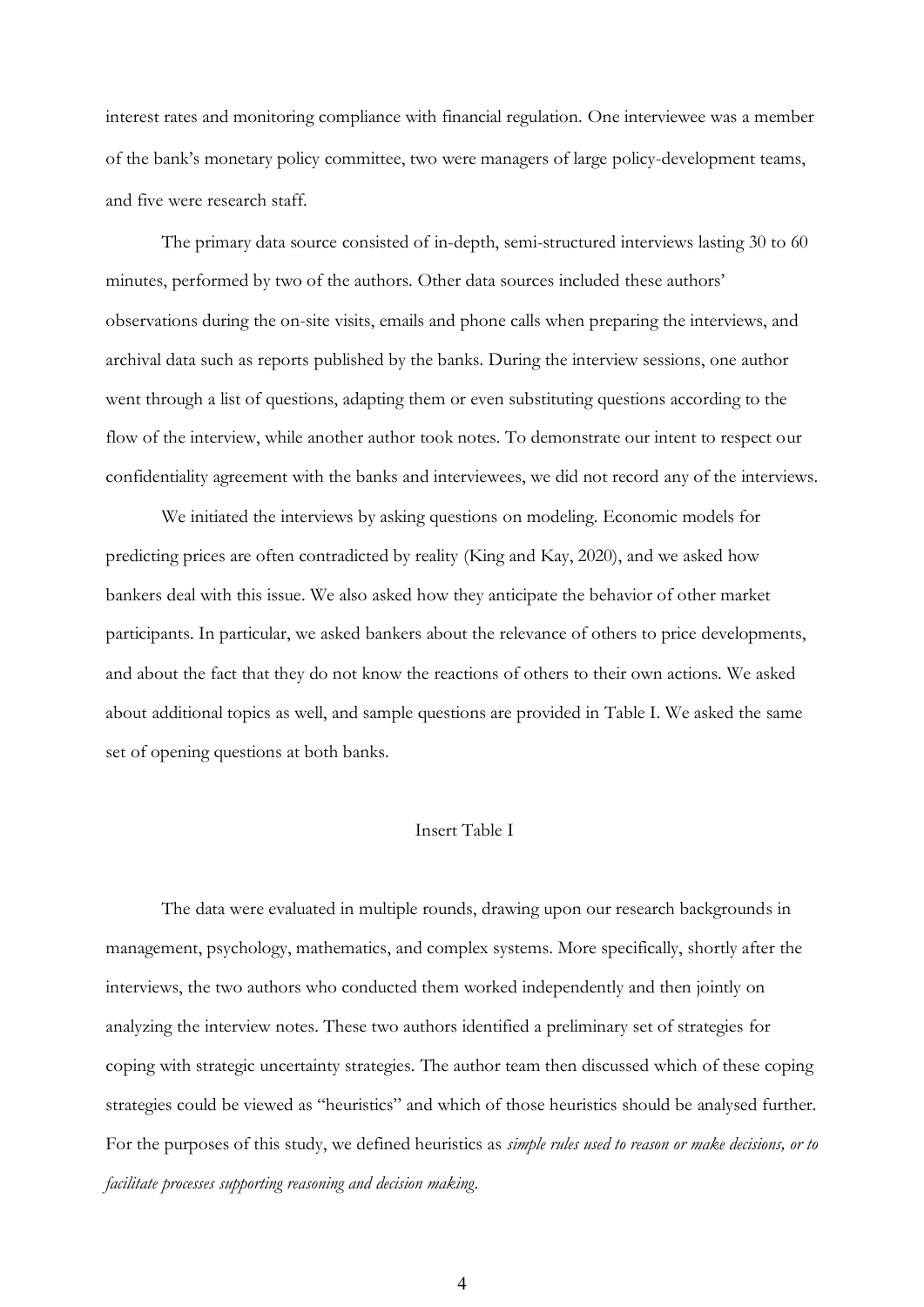Our analysis differs from that of Bingham and Eisenhardt (2011), who focused on the question of how heuristics are learned from experience, as well as that of Maitland and Sammartino (2015), who interviewed managers who referred to a shared timeline of events. We did not focus on idiosyncratic heuristics that were outcomes of learning processes (Bingham and Eisenhardt, 2011), nor did we code different heuristic responses to the same events (Maitland and Sammartino, 2015). Our focus was on finding cognitive tools that differed from "rational" tools such as equilibrium or statistical models, or interacted with such tools in novel or interesting ways.

These two authors identified a preliminary set of heuristics by coding patterns in the data. All authors jointly reviewed the coded data, identified further patterns, compared those with what is known in the literature, and thus arrived at a refined coding theme. Two authors then reevaluated the refined coding scheme. This whole process was repeated several times. Throughout the work, several heuristics were eliminated as already known from other contexts, and the remaining ones were successively reformulated and abstracted until four heuristics were finally identified. The final data-coding and heuristic-identification stages were subject to independent checks by a research assistant.

# **Findings**

The findings are summarized in Table II. If an utterance of an interviewee indicates that s/he uses a heuristic listed in the left column of Table II, the job title of the interviewee is listed in the right column of Table II, in the row associated with the heuristic. We do not indicate how often a heuristic was mentioned by an interviewee because this seemed to have been impacted by conversational style and not necessarily carry information. We provide representative quotes to illustrate the four heuristics in Tables III (*construct a game*), IV (*gauge your opponent*), V (*if everyone agrees, be skeptical*), and VI (*communicate a coherent narrative*).

Insert Table II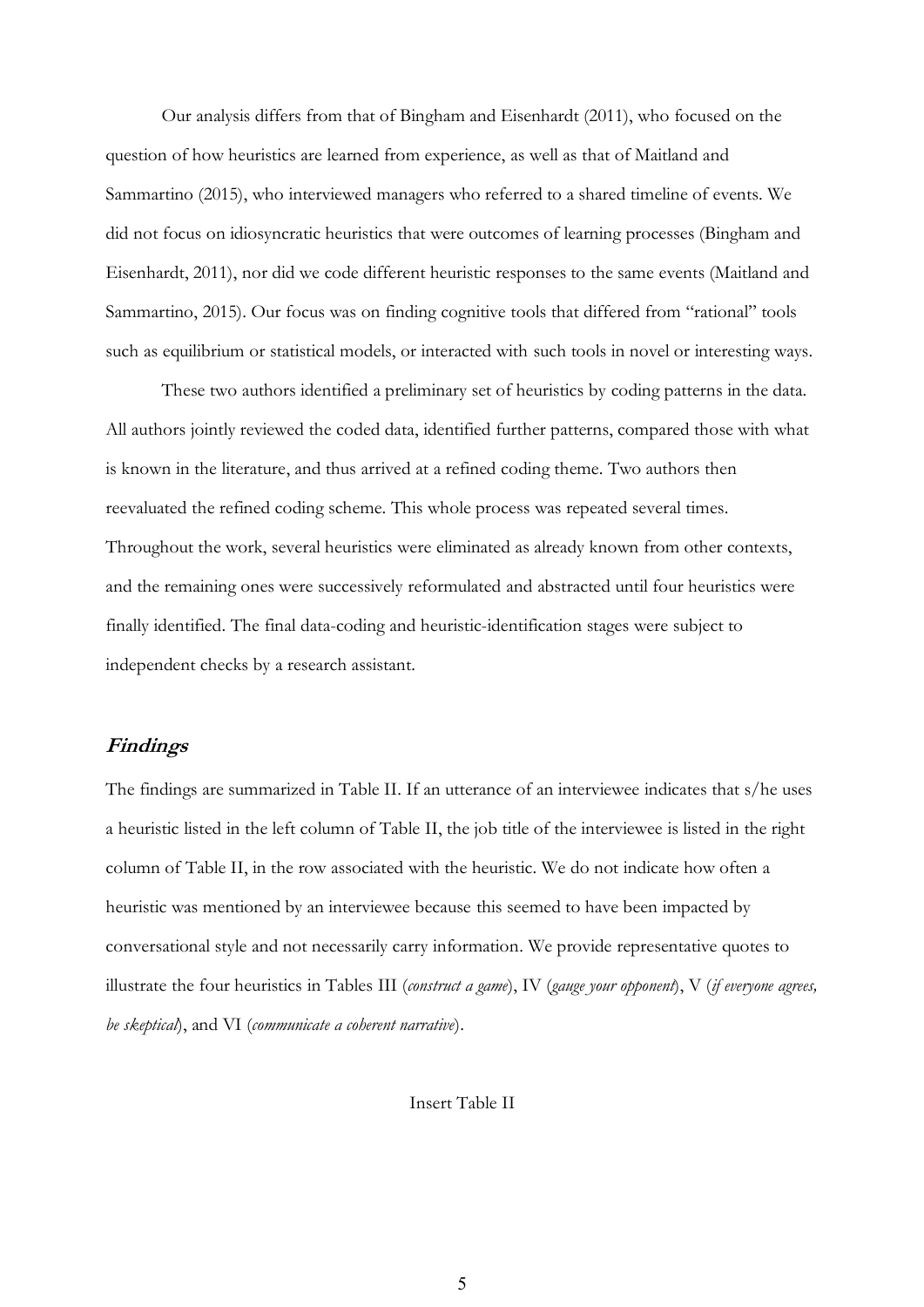## **Heuristic 1: Construct a game**

Out of the possibly thousands of market participants and all their possible actions that may influence prices, our interviewees suggested that they try to identify a few relevant players and their most likely actions. Investment bankers constructed cognitive representations of simple games, as illustrated by the following quotes (Table III): "You want to think about each of the big players separately (there are just a few of them), such as Black Water and Howard [big hedge funds]" and 'There are 30-40 big accounts that can make a difference".

Investment bankers seem to construct from scratch some elements that standard game theory takes as given, such as the sets of players and actions. Consistent with Levinthal (2011), *construct a game* results in coarse-grained representations of a complex and opaque interaction reality. It is hard to know if and when such simple representations are successful. The next heuristics shed some light in how bankers process these representations.

#### Insert Table III

## **Heuristic 2: Gauge your opponent**

In financial theory (Ben-Porath and Heifetz, 2011), uncertainty about the beliefs and actions of other market participants implies the intractability of price anticipation even for relatively straightforward interactions (Bettis, 2017). Thus, in reality, bankers should be using intelligent shortcuts when anticipating others, accounting for the fact that they themselves as well as others could be anticipated by yet others. Thus, instead of aiming at optimizing a model, bankers should aim at doing better than others. Indeed, one central banker stated: "Players want to be epsilonbetter than others (so that they can get a bonus); they do not follow the whole infinite regress" (Table IV).

*Satisficing* in strategic interactions is known in the form of "level-k reasoning" in lab experiments (Hirota and Sunder, 2016; Nagel, 1995; Levine, Bernard, and Nagel, 2017). Our data outside the lab go beyond such findings. Bankers are concerned not only with the depth of reasoning, but also with the *breadth* of reasoning. For instance, one investment banker stated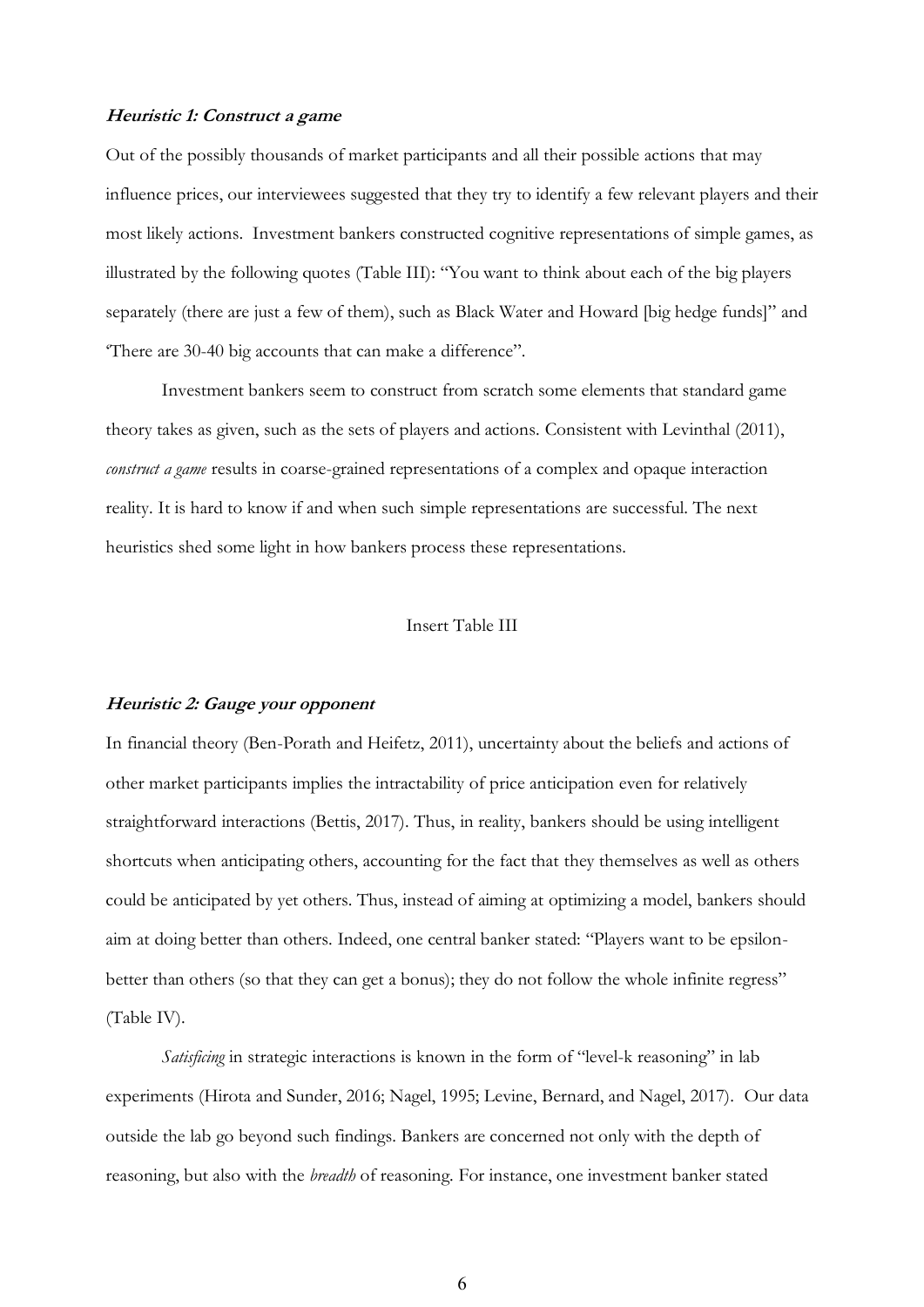(Table IV): "I try to find out about others' relative experience and sophistication by asking them questions about their background, try to find out their breadth of thinking". This is an intelligent twist to just thinking at one level higher. In real markets, deep reasoning may not bring success in a strategic interaction if it is narrow and leaves out key scenarios.

*Gauge your opponent* demonstrates reciprocal bounded rationality. If a market participant can find others who are less sophisticated than themselves, they will exploit them. And this also means that those who cannot exploit anyone else must conclude that they are being exploited by others who are more sophisticated than themselves. As two investment bankers put it, "If you can't find the sucker at the poker table, it's you" (Table IV), and "I assume that sometimes I am at a disadvantage (in terms of relative sophistication)". The data also hints at the processes by which opponents are gauged. A team leader responsible for short-term arbitrage trading reported using "a lot of tricks" to do so, for example, "putting a lot of small orders and then canceling them." These results resonate with Willman et al's (2006) finding that bankers often trade to first learn rather than to profit directly. Finally, *gauge your opponent* is used at both banks. This makes sense because investment and central banks are players in the same financial game. A manager at the central bank stated: "Both the [investment] banks and we try to develop a theory of mind of others", and he said that he infers how others will react by using prior experience with them, by asking her/himself "how will this guy react?" and "what is he looking for?".

### Insert Table IV

#### **Heuristic 3: If everyone agrees, be skeptical**

When analyzing our data, we identified a heuristic that surprised us. We called it *if everyone agrees, be skeptical*. What does that mean? A director in trading inflation derivatives said: "Seventy-five percent of the time, 10 of 12 dealers would agree, but they are proved wrong" (Table V).

Indeed, collective agreement can be the result of defensive decision making, that is, choosing inferior decisions that nevertheless appear accountable and can thus protect decision makers if something goes wrong (Gigerenzer, 2014). In this case, it may be wise to avoid false consensus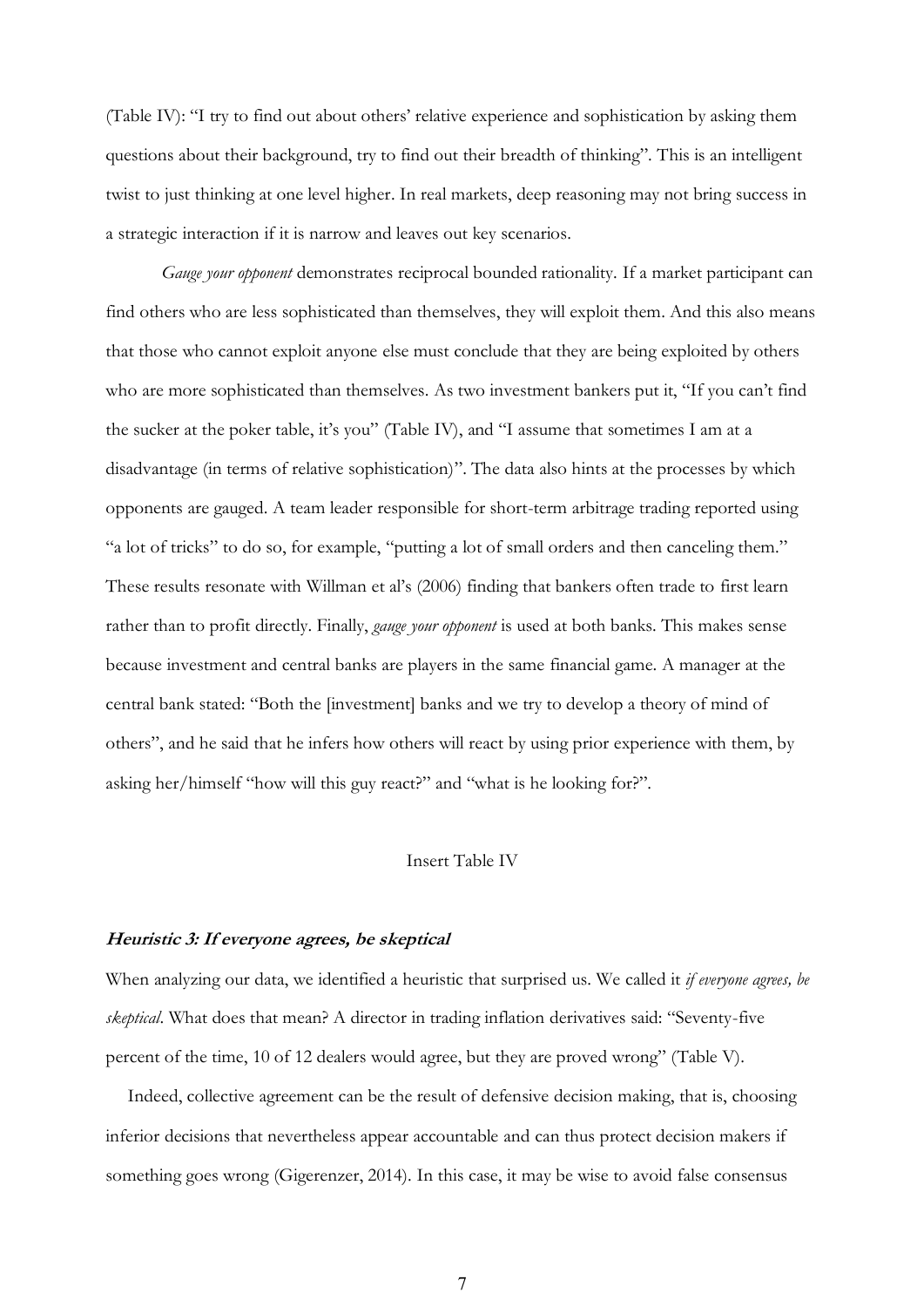and its negative effects as when no one wants to be the first to sell their toxic stocks and all go on dancing as long as the music plays. The flip side of this is that risks, if one's assessment of them is superior to the competitors' assessment, can be turned into opportunities. Thus, the heuristic *if everyone agrees, be skeptical* serves to spot and exploit opportunities. One investment banker said: "Howard's [the leader of a major hedge fund] strategy was to figure out what everybody else is doing and then do the opposite." And another investment banker argued: "Once everybody's moved to one side (made a bet in one direction), they are much more exposed to shocks in one direction; this is sentiments in positioning (the balance of bets is skewed)" (Table V).

The use of *if everyone agrees, be skeptical* indicates that investment bankers do not follow the logic of no-trade theorems, where rational agents with identical information and a priori beliefs cannot ever disagree (Aumann, 1976; Milgrom and Stokey, 1982). The irrelevance of overmathematized modeling is not news to practitioners, as Mervyn King, former governor of the Bank of England, and economist John Kay have documented (King and Kay, 2020). In fact, King and Kay suggest that financial and banking practitioners rely on rich but mostly verbal narratives. This is what we also found in the last heuristic presented below.

## Insert Table V

#### **Heuristic 4: Communicate a coherent narrative**

The modal heuristic for central bankers working in monetary policy—but not for those working in regulation—was to communicate narratives coherently. It is exemplified by the following quotes: "The […] story was that the significant slack in labor market should put pay pressure down and this should lead to low inflation" (Table VI) and "[Monetary policy] committee members prefer narratives [over mathematical prediction models], even at the cost of worse predictions".

Narratives can be a device for simplifying situations in the face of strategic uncertainty; stories can contain characters such as households, banks, and so on. The narratives our interviewees mentioned often used such characters as causal actors. The causal actors are not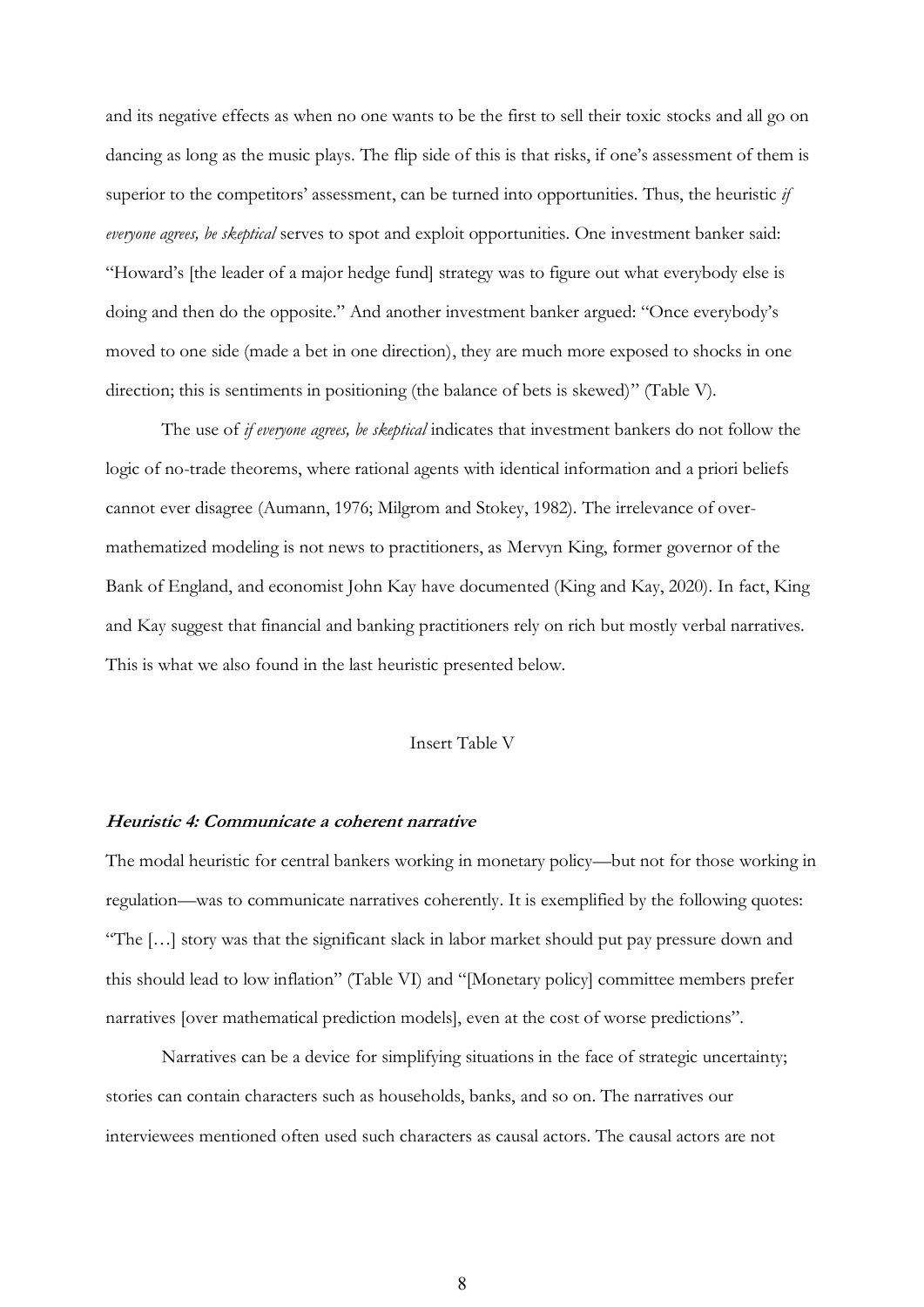treated as agents that think about other agents or act on them, however, but simply as causal forces. In this sense, heuristic (4) differs from heuristics (1) to (3).

We also found that, in contrast to *construct a game*, *gauge your opponent*, and *if everyone agrees, be sceptical*, *communicate narratives coherently* was used solely for slow decision-making processes with a horizon of months or longer. This is the case for the monetary policy division of the central bank. This finding contradicts a conjecture made by Vuori and Vuori (2014) that the role of heuristics might be restricted to fast-paced decisions. On the other hand, investment bankers can make decisions in weeks or days, even minutes. As such, *communicate narratives coherently* was used less by investment bankers, although it was still used (Table VI). The investment bankers who typically anticipate prices within short time horizons spend more time thinking strategically about the actions of others, compared to thinking about the fundamentals of assets and constructing narratives about these fundamentals.

Insert Table VI

## **DISCUSSION**

Two research programs have highlighted the positive role of heuristics in management (Guercini and Milanesi, 2020)—the simple-rules program (Davis, Eisenhardt, and Bingham, 2009; Bingham and Eisenhardt, 2014), and the fast-and-frugal-heuristics program (Gigerenzer et al, 2011; Gigerenzer and Gaissmaier, 2011). The simple-rules program has studied heuristics that are idiosyncratic to firms, in the contexts of acquisition, internationalization, alliances, and product innovation (Brown and Eisenhardt 1997; Bingham and Eisenhardt, 2011). Brown and Eisenhardt (1997) and Davis, Eisenhardt, and Bingham (2009) argue that simple rules work well because they provide *not too little, not too much structure*, thus giving direction while also leaving freedom to improvise. The fast-and-frugal-heuristics program has studied the general psychological capacities that enable people—experts as well as laypeople—to make accurate and also transparent decisions, forecasts, and classifications in management and banking, and other domains (Aikman et al, 2021;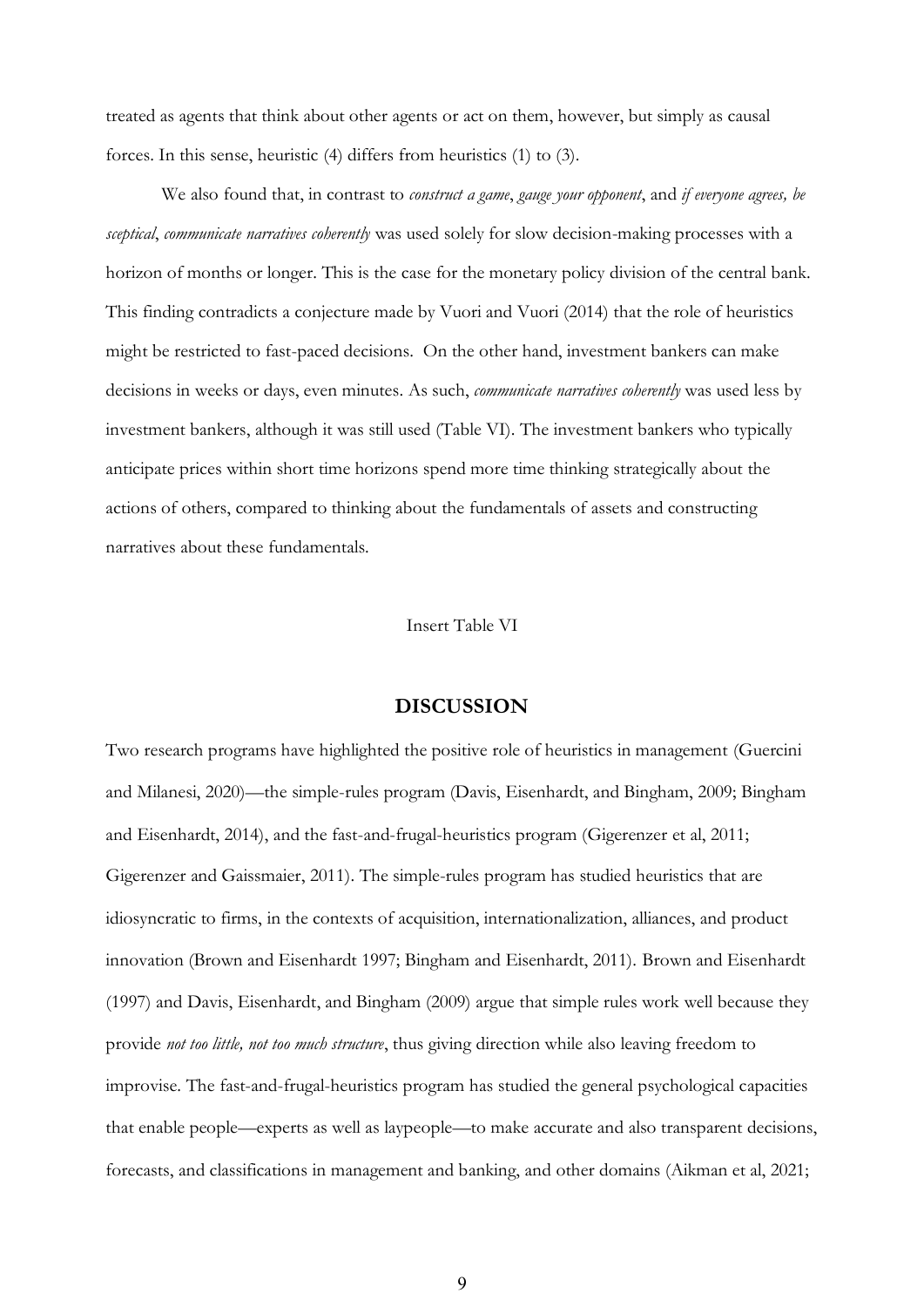Gigerenzer et al, 2011; Katsikopoulos et al, 2020; Katsikopoulos, Durbach, and Stewart, 2018). The theory of *ecological rationality* delineates formal conditions under which simple, sometimes parameter-free fast and frugal heuristics can outperform complex parameterized models, such as low variance in the predictions of heuristics (Gigerenzer and Brighton, 2009) or the existence of dominating options or cues (Katsikopoulos, 2011).

From a theory standpoint, it is critical to conceptually integrate these two research programs and the explanations they offer for heuristic success. Such efforts to date (Vuori and Vuori, 2014; Bettis, 2017, ) do not refer to tasks of strategic uncertainty. Our empirical findings may help build a theory of ecological rationality in the presence of strategic uncertainty in a number of ways, and we outline two below.

First, for some particular heuristics, we uncovered dominating cues. For example, *gauge your opponent* can be successful if it employs the breadth-of-reasoning cue, and *if everyone agrees, be skeptical*  is a single-cue heuristic. Here, a challenge in integration is that simple rules, unlike fast and frugal heuristics, are typically not presented as cue-based but directly as rules for action as in "restrict internationalization to Asia" or "target large enterprises" (Bingham and Eisenhardt, 2011, Table 2). Perhaps, however, such simple rules are also supported by cues, and a topic for future research would be to make those cues explicit. Second, in a more general sense, the game representations and financial narratives constructed by our participants can be related to the concept of not too little/not too much structure. These representations and narratives have some structure but are neither formal nor rigid. An interesting question for further integrative research here is how such structures are learned and developed, either by individual managers or by organizations. The simple-rules program has studied this question (Bingham and Eisenhardt, 2011), but less is known with regards to fast and frugal heuristics despite the fact that such knowledge is key for understanding how managers come up with bundles of effective heuristics (Cavaretta, 2021).

With regards to practice, our data suggest that bankers, when anticipating prices, are not concerned with efficiency in ways similar to those in neoclassical and behavioral economics and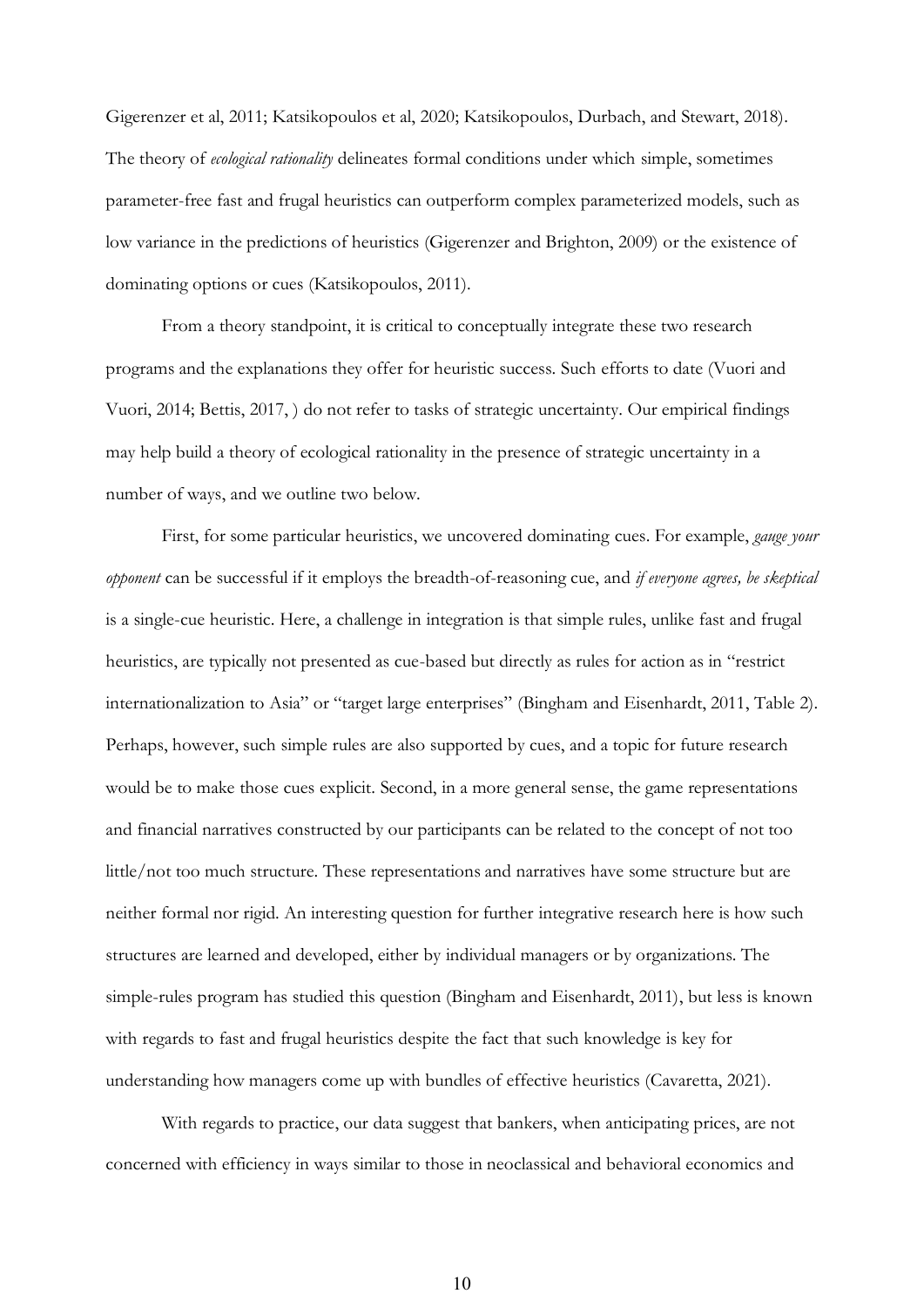finance. Rather, bankers seem to be aware that markets are, at least in the short run, characterized by disequilibrium dynamics (Roberts and Eisenhardt, 2003). Disequilibrium dynamics imply that mispricing may prevail and thus, markets may be inefficient in the short run. On the other hand, the heuristics of reciprocal bounded rationality, such as *if everybody agrees, be skeptical* allow bankers to spot and exploit inefficiencies.

How can market efficiency be improved? It might be fruitless to attempt to *nudge* bankers towards being more efficient, without first understanding how they think and what their goals are. This is a known critique in situations of known risks (Reijula et al, 2018; Sugden, 2009), and it applies at least as much in situations of uncertainty, and possibly even more of strategic uncertainty. Nudging trading teams to "slow" thinking and "rational" deliberation might miss the point, if regulators, traders, investment and central bankers do not mutually understand the heuristics each of them use. *Boost* (Hertwig and Grüne-Yanoff, 2017) is an alternative to nudge that aims at empowering decision makers by providing knowledge and enhancing competencies. In the context of financial markets, boost interventions should go beyond the standard education in economics and finance that focuses on coping with risk, and empower policymakers and bankers to cope with uncertainty (Katsikopoulos et al, 2020). There are, however, gaps in the empirical evidence on the comparative efficacy of nudge and boost (van Roekel, Reinhard, and Grimmelikhuijsen, 2021), including the anticipation of prices. This is a task for the future.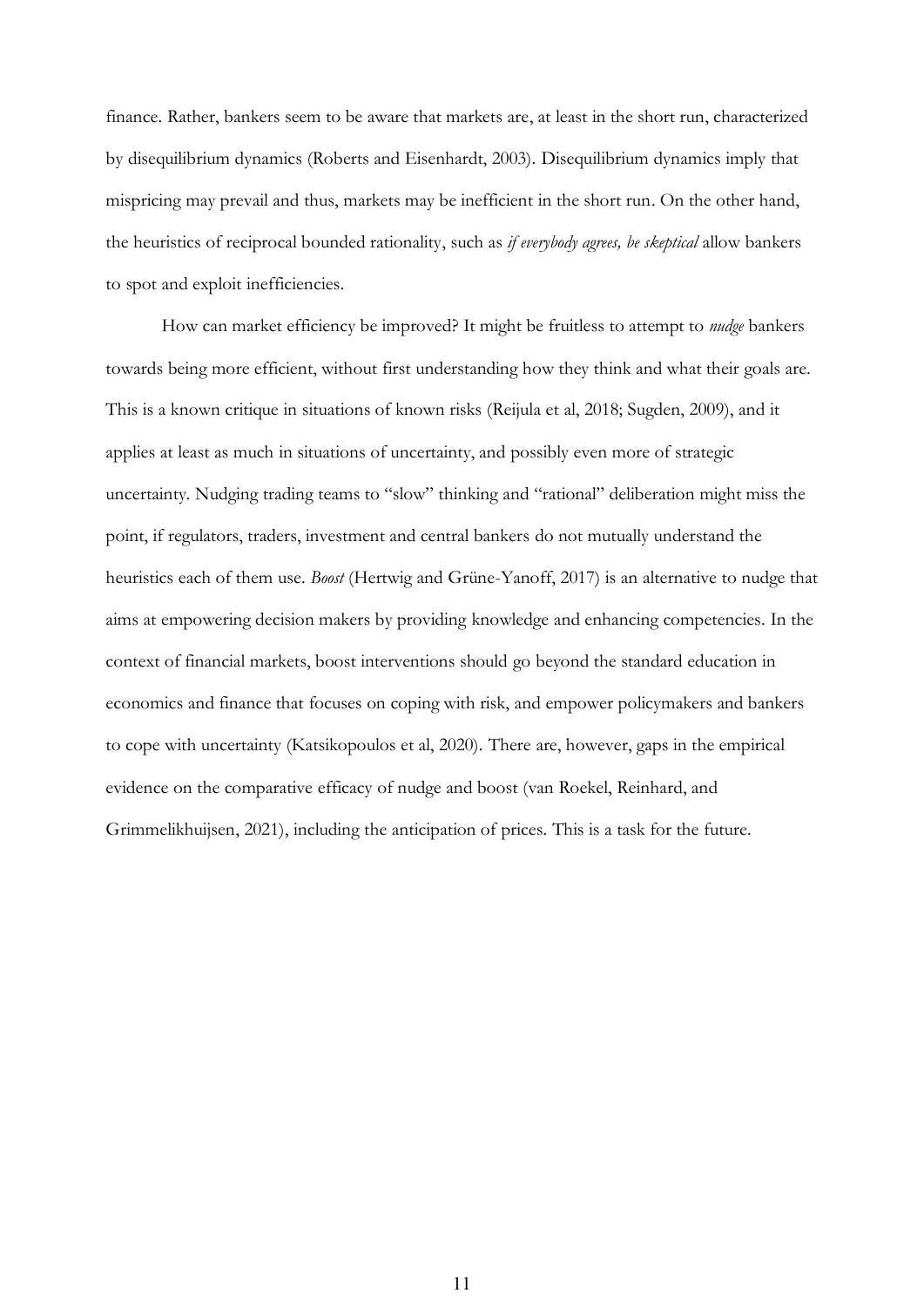## **REFERENCES**

- Aikman, D., Galesic, M., Gigerenzer, G., Kapadia, S., ... and Neumann, T. (2021). Taking uncertainty seriously: simplicity versus complexity in financial regulation. *Industrial and Corporate Change*.
- Aumann R. J. (1976). Agreeing to disagree. *Annals of Statistics*, *4*: 1236-1239.
- Ben-Porath, E., and Heifetz, A. (2011). Common knowledge of rationality and market clearing in economies with asymmetric information. *Journal of Economic Theory*, *146*(6), 2608-2626.
- Bettis, R. A., (2017). Organizationally intractable decision problems and the intellectual virtues of heuristics. *Journal of Management*, *43*(8), pp.2620-2637.
- Beunza, D., and Garud, R. (2007). Calculators, lemmings or frame-makers? The intermediary role of securities analysts. *The Sociological Review*, *55*(2\_suppl), 13-39.
- Bingham C. B., and Eisenhardt KM. (2011). Rational heuristics: the 'simple rules' that strategists learn from process experience. *Strategic Management Journal 32*: 1437-1464.
- Brown S. L., and Eisenhardt K. M. (1997). The art of continuous change: linking complexity theory and time-paced evolution in relentlessly shifting organizations. *Administrative Science Quarterly 42*(1): 1-34.
- Cavarretta, F. L. (2021). On the hard problem of selecting bundles of rules: a conceptual exploration of heuristic emergence processes. *Management Decision*.
- Cyert, R. M., and March, J. G. (1963). *A Behavioral Theory of the Firm*. Routledge: London, UK.
- Davis, J. P., Eisenhardt, K. M., and Bingham, C. B. (2009). Optimal structure, market dynamism, and the strategy of simple rules. *Administrative Science Quarterly*, *54*(3), 413-452.
- Day, D. V., and Lord, R. G. (1992). Expertise and problem categorization: the role of expert processing in organizational sense‐making. *Journal of Management Studies*, *29*(1), 35-47.
- Ehrig, T., and Schmidt, J. (2019). Making biased but better predictions: The trade-offs strategists face when they learn and use heuristics. *Strategic Organization*, 1476127019869646.
- Gigerenzer, G. (2014). *Risk Savvy: How to Make Good Decisions*. Penguin: London, UK.
- Gigerenzer, G., and Brighton H. (2009). Homo Heuristicus: why biased minds make better inferences. *Topics in Cognitive Science 1*: 107-143.
- Gigerenzer, G., and Gaissmaier, W. (2011). Heuristic decision making. *Annual Review of Psychology 62*: 451-482.
- Gigerenzer, G., Hertwig, R., and Pachur, T. (eds). (2011). *Heuristics: The Foundations of Adaptive Behavior*. Oxford University Press: New York.
- Gigerenzer G., and Selten R. (eds). (2001). *Bounded Rationality: The Adaptive Toolbox*. MIT Press: Cambridge, MA.
- Guercini, S., and Milanesi, M. (2020). Heuristics in international business: A systematic literature review and directions for future research. *Journal of International Management*, *26*(4), 100782.
- Hertwig, R., and Grüne-Yanoff, T. (2017). Nudging and boosting: Steering or empowering good decisions. *Perspectives on Psychological Science*, *12*(6), 973-986.
- Hirota, S., and Sunder, S. (2016). Price bubbles sans dividend anchors: Evidence from laboratory stock markets. In *Behavioral Interactions, Markets, and Economic Dynamics* (pp. 357-395).
- Hong, H., Scheinkman, J., and Xiong, W. (2006). Asset float and speculative bubbles. *The Journal of Finance*, *61*(3), 1073-1117.
- Katsikopoulos, K. V. (2011). Psychological heuristics for making inferences: definition, performance, and the emerging theory and practice. *Decision Analysi*s *8*(1): 10-29.
- Katsikopoulos, K. V. (2022). *Cognitive Operations: Modeling Psychological Processes and Predicting Decisions*. Palgrave Macmillan: London, UK.
- Katsikopoulos, K. V., Durbach, I. N., and Stewart, T. J. (2018). When should we use simple decision models? A synthesis of various research strands. *Omega 81*: 17-25.
- Katsikopoulos, K. V., Şimşek, O., Buckmann, M., and Gigerenzer, G. (2020). *Classification in the Wild: The Science and Art of Transparent Decision Making*. MIT Press: Cambridge, MA.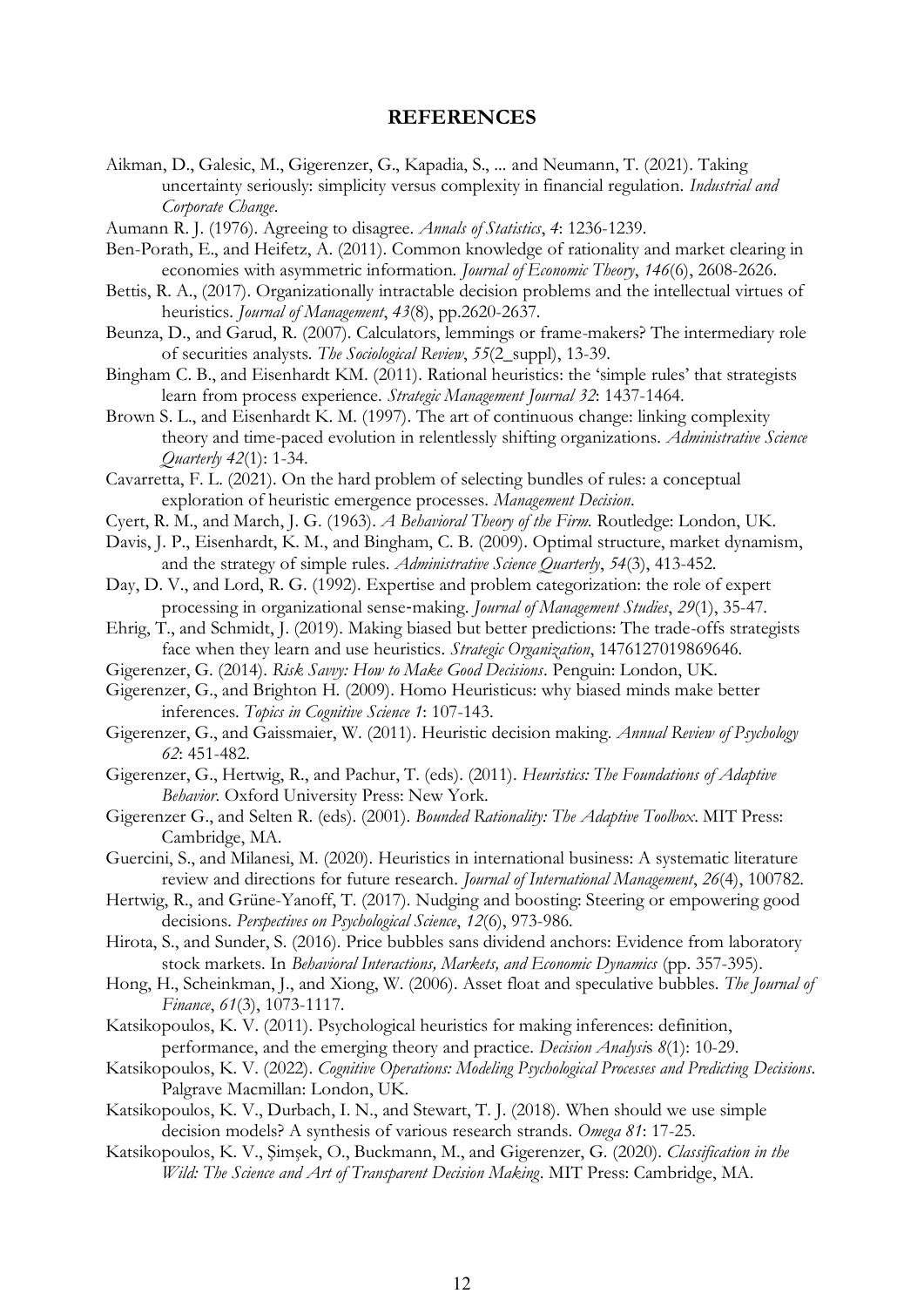- King, M., and Kay, J. (2020). *Radical Uncertainty: Decision-Making for an Unknowable Future*. Hachette: London, UK.
- Knight F. H. (1921). *Risk, Uncertainty, and Profit*. Houghton Mifflin: Boston, MA.
- Levine S. S., Bernard M., and Nagel R. C. (2017). Know thyself, know thy rival: experimental evidence on how strategic IQ benefits performance. In *Academy of Management Proceedings* (Vol. 2015, No. 1, p. 11121). Academy of Management: Briarcliff Manor, NY.
- Levinthal D. A. (2011). A behavioral approach to strategy—what's the alternative? *Strategic Management Journal 32*(13): 1517-1523.
- Maitland E., and Sammartino A. (2015). Decision making and uncertainty: the role of heuristics and experience in assessing a politically hazardous environment. *Strategic Management Journal*, *36*(10): 1554-1578.
- Menon, A. (2018). Bringing cognition into strategic interactions: Strategic mental models and open questions. *Strategic Management Journal*, *39*(1), 168-192.
- Milgrom P., and Stokey N. (1982). Information trade and common knowledge, *Journal of Economic Theory 26*: 17-27.
- Muth, J. F. (1961). Rational expectations and the theory of price movements. *Econometrica*, 315-335.
- Nagel, R. (1995). Unraveling in guessing games: An experimental study. *The American Economic Review*, *85*(5), 1313-1326.
- Porac J. F., and Thomas, H. (1990). Taxonomic mental models in competitor definition. *Academy of Management Review 15*(2): 224-240.
- Reijula, S., Kuorikoski, J., Ehrig, T., Katsikopoulos, K., and Sunder, S. (2018). Nudge, boost, or design? Limitations of behaviorally informed policy under social interaction, *Journal of Behavioral Economics for Policy,* Special Issue on Nudges and Heuristics, *2(1)*: 99-105*.*
- Roberts, P. W. and Eisenhardt, K. M., 2003. Austrian insights on strategic organization: from market insights to implications for firms.
- Simon H. A. (1993). Strategy and organizational evolution. *Strategic Management Journal*, Winter Special Issue: Organizations, Decision Making and Strategy *14***:** 131-142.
- Sugden, R. (2009). "On nudging: A review of nudge: Improving decisions about health, wealth and happiness by Richard H. Thaler and Cass R. Sunstein.", *International Journal on the Economics of Business*, *16(3)*: 365-373.
- Sull, D., and Eisenhardt, K. M. (2015). *Simple Rules: How to Thrive in a Complex World*. Houghton Mifflin: Boston, MA.
- Van Roekel, H., Reinhard, J., and Grimmelikhuijsen, S. (2021). Improving hand hygiene in hospitals: comparing the effect of a nudge and a boost on protocol compliance. *Behavioural Public Policy*, 1-23.
- Vuori N., and Vuori T. (2014). Comment on "Heuristics in the strategy context" by Bingham and Eisenhardt (2011). *Strategic Management Journal 35*(11): 1689-1697.
- Willman, P., Fenton-O'Creevy, M., Nicholson, N., and Soane, E. (2006). Noise trading and the management of operational risk; firms, traders and irrationality in financial markets. *Journal of Management Studies*, *43*(6), 1357-1374.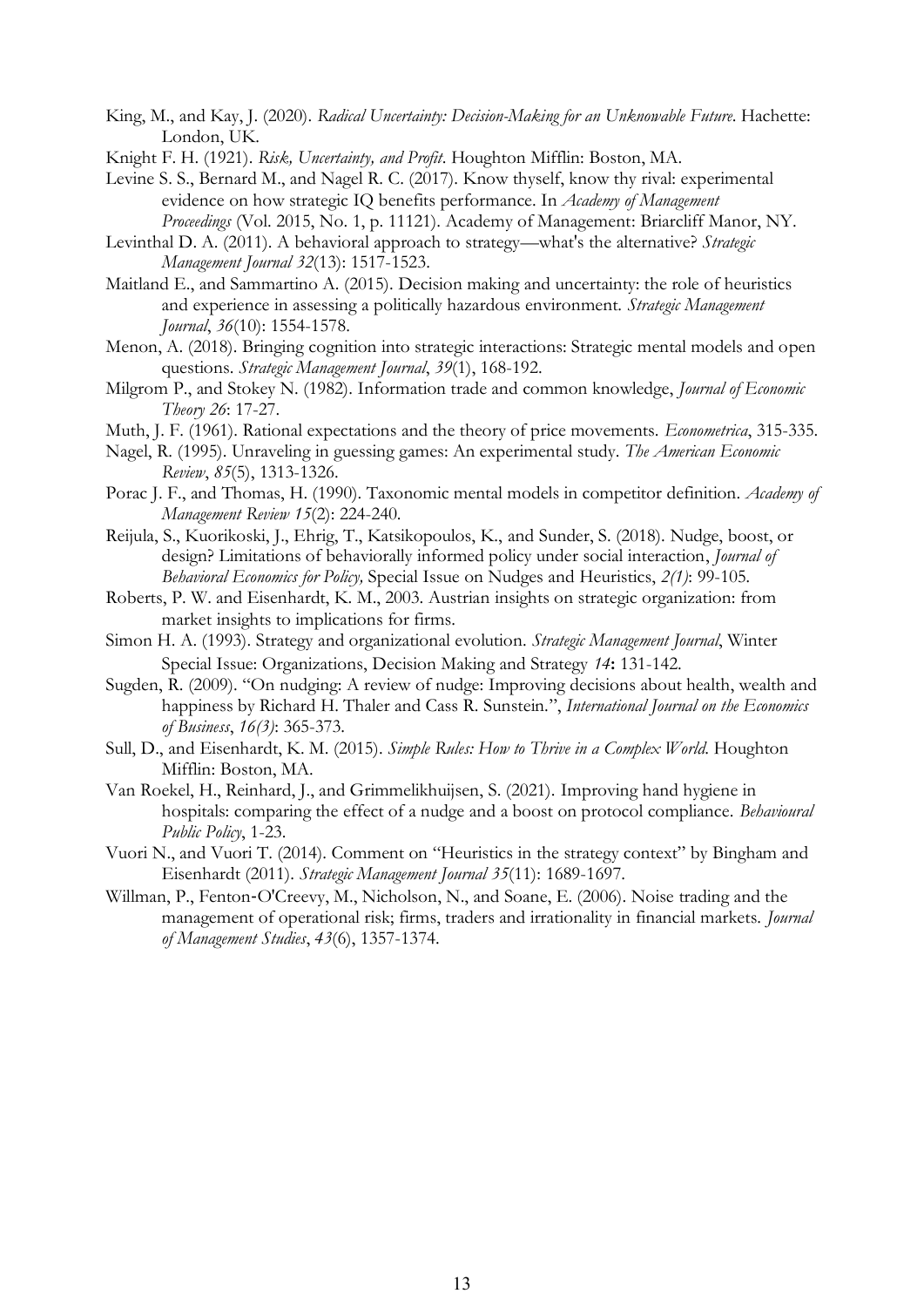| Topic                                                         | Sample questions                                                                                                   |  |
|---------------------------------------------------------------|--------------------------------------------------------------------------------------------------------------------|--|
| Revising theories to predict markets                          | What parts of a theory do you keep under all conditions and what<br>parts are you willing to give up, and when?    |  |
|                                                               | How do you recognize a structural change in a process and<br>distinguish it from a short-term, random fluctuation? |  |
| Building consensus about an economic<br>development           | How are contradictory explanations or forecasts of an economic<br>phenomenon dealt with?                           |  |
|                                                               | How are the outputs of different mathematical models combined?                                                     |  |
| Extracting information about other players<br>from prices     | What information about other players do you extract from prices?                                                   |  |
|                                                               | What other information can you extract from prices?                                                                |  |
| Figuring out other players in the market and<br>their actions | How do you determine the players in a market?                                                                      |  |
|                                                               | How do you determine the relative sophistication, in terms of<br>reasoning, of other players?                      |  |

# **Table I. A sample of the opening questions used in the interviews**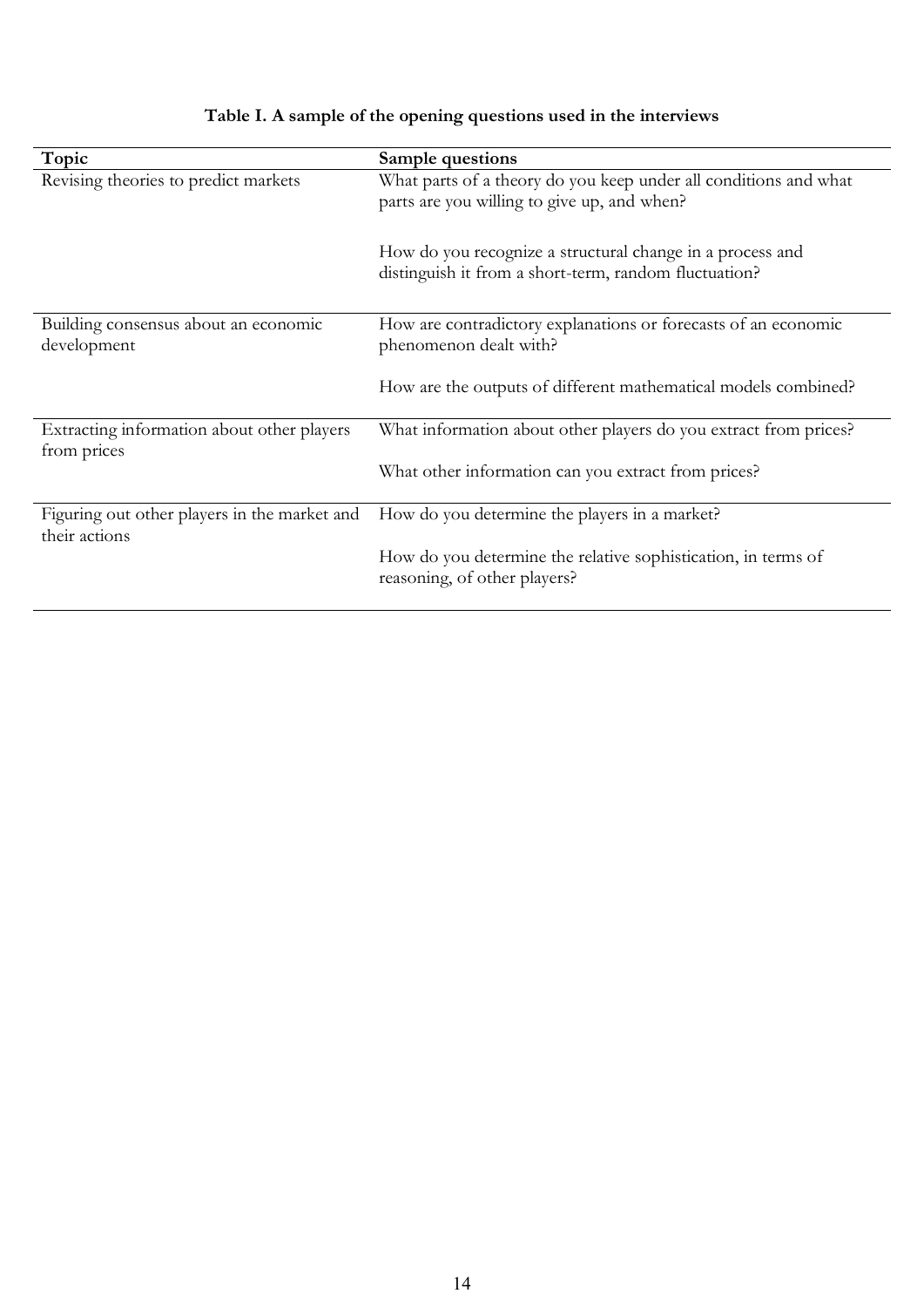| Table II. Definitions of heuristics and their usage |  |
|-----------------------------------------------------|--|
|-----------------------------------------------------|--|

| Heuristic                              | Definition                                                                                                                                                   | User                                                                                                                                                                                                                                                                                                                                                                                                                                                                                                 |
|----------------------------------------|--------------------------------------------------------------------------------------------------------------------------------------------------------------|------------------------------------------------------------------------------------------------------------------------------------------------------------------------------------------------------------------------------------------------------------------------------------------------------------------------------------------------------------------------------------------------------------------------------------------------------------------------------------------------------|
| Construct a<br>game                    | Rules that lead to a simplified<br>representation of a macroscopic<br>or microscopic market<br>interaction, using elements of<br>"games" as in game theory.  | Investment bank: Head of debt capital markets; Interest rate<br>strategist; Salesman for high yield bonds; Director in trading<br>inflation derivatives; Deputy chief trust officer.                                                                                                                                                                                                                                                                                                                 |
| Gauge your<br>opponent                 | Rules for inferring other players'<br>relative sophistication compared<br>to one's own, in terms of depth<br>and breadth of reasoning.                       | Investment bank: Head of debt capital markets; Senior fixed<br>income options trader; Interest rate strategist; Senior trader in<br>equities; Director in trading inflation derivatives; Money<br>market trader; Director in equity research sales; Head of<br>interest rate strategy; Director in foreign exchange sales.<br>Central bank: Senior manager in the macroprudential<br>division; Manager in the macroprudential division; Manager in<br>the market sectors and interlinkages division. |
| If everyone<br>agrees, be<br>skeptical | Decision rule that exploits the<br>indicative value of too much<br>agreement, in order to avoid risks<br>and exploit opportunities in<br>markets.            | Investment bank: Director in trading inflation derivatives;<br>Trader; Head of interest rate strategy; Equity research analyst.                                                                                                                                                                                                                                                                                                                                                                      |
| Communicate<br>a coherent<br>narrative | Communication rule stating that<br>price-related events and<br>developments should be put<br>together in a story, featuring<br>characters and causal forces. | Investment Bank: Head of debt capital markets; Equity<br>research analyst.<br><b>Central Bank:</b> Senior economist in the structural economic<br>analysis division; Senior manager in the conjectural assessment<br>and projections division; Member of the monetary policy<br>committee; Economist in the monetary analysis and statistics<br>division.                                                                                                                                            |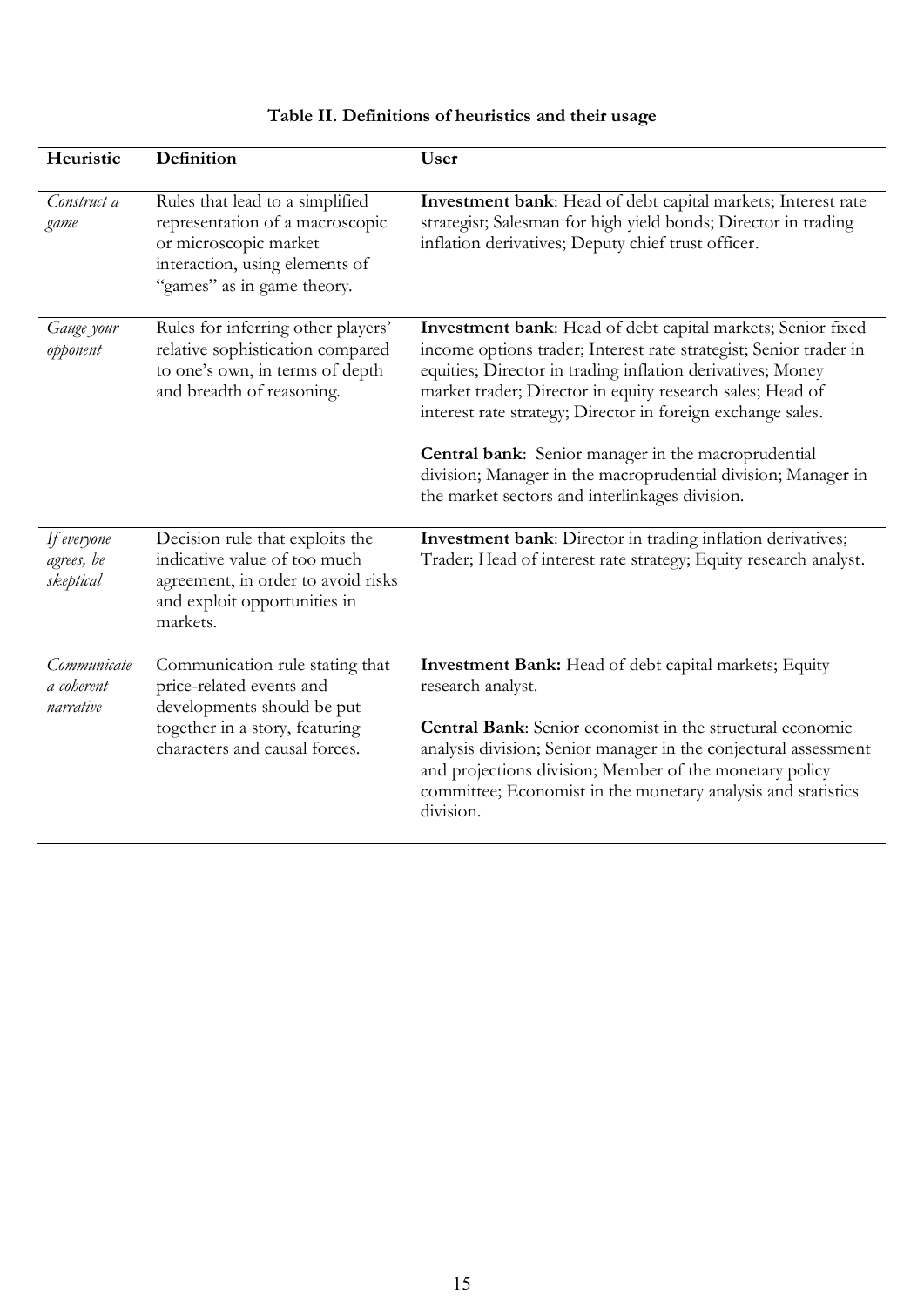# **Table III. Representative quotes for heuristic 1: Construct a game**

| Quote                                                                                                                                                         | Job of the interviewee, context of the quote, and mapping to definition<br>of heuristic                                                                                                                                                                                                                                                                                                                                                                |  |
|---------------------------------------------------------------------------------------------------------------------------------------------------------------|--------------------------------------------------------------------------------------------------------------------------------------------------------------------------------------------------------------------------------------------------------------------------------------------------------------------------------------------------------------------------------------------------------------------------------------------------------|--|
|                                                                                                                                                               |                                                                                                                                                                                                                                                                                                                                                                                                                                                        |  |
| 1. "You want to think about each<br>of the big players separately<br>(there are just a few of them),<br>such as Black Water and Howard<br>[big hedge funds]." | Investment banker who worked in the aggregate risk management division of<br>the investment bank, and had previously traded for a hedge fund. This banker<br>made clear distinctions about what to include and exclude in this simplified<br>representation ("there are just a few of them") and s/he is also clear about<br>what <i>not</i> to group into a category ("think about each  separately").                                                |  |
| 2. "I think about key players in<br>the market; there are 30-40 big<br>accounts that can make a<br>difference."                                               | Managing director at the investment bank who buys and sells high yield bonds<br>(bonds of low credit quality). A simplified representation was created by<br>becoming aware of who "makes a difference". As in the row above, the<br>manager seems to believe in her/his ability to simplify a complex market by<br>thinking about "big" players, thereby transforming a macroscopic interaction<br>with many players to a simple "game."              |  |
| 3. "To find out who the key<br>players are, I read and interview."                                                                                            | Head of debt capital markets at the investment bank, who had<br>25 years experience and dealt mainly with IPOs of company bonds.<br>Investment banks have a vested interest in IPOs running successfully, upon<br>which their consultancy charges depend, so they also have an interest in<br>understanding the key players who may sign company bonds. The interviewee<br>searches for a simplified representation of the players involved in an IPO. |  |
| 4. "I ask myself what other play-<br>ers finally price. I cannot know all<br>of the other players, but I know<br>the important ones."                         | Interest rate strategist at the investment bank, who writes reports and talks to<br>clients about the investment bank's views on where interest rates are going.<br>The quote implies constructing a game, where the strategist does not think<br>about all players but instead about the "important" ones and their likely ac-<br>tions ("what will they finally price?").                                                                            |  |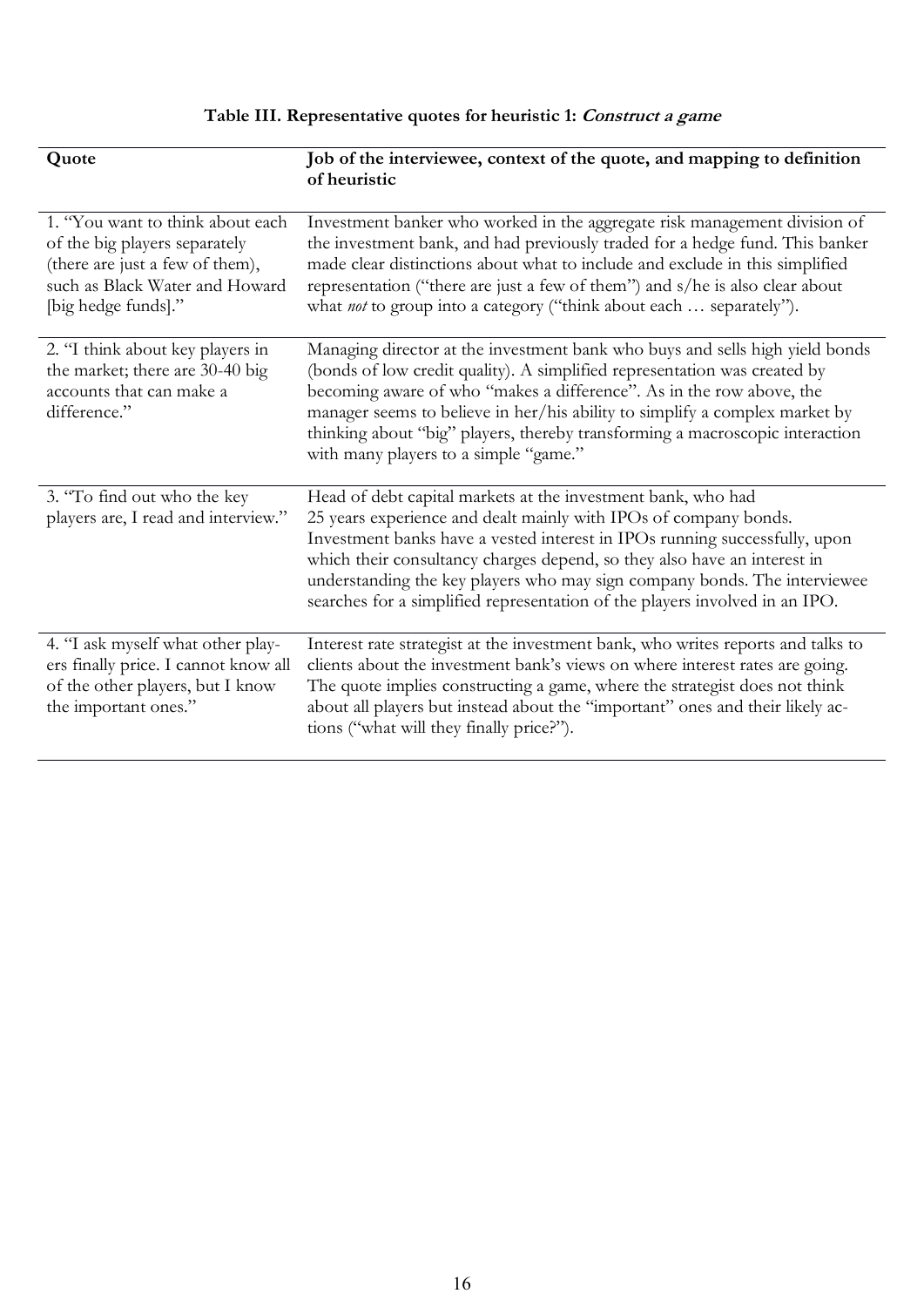# **Table IV. Representative quotes for heuristic 2: Gauge your opponent**

| Quote                                                                                                                                                                                                                                                       | Job of the interviewee, context of the quote, and mapping to<br>definition of heuristic                                                                                                                                                                                                                                                                                                                                                                     |
|-------------------------------------------------------------------------------------------------------------------------------------------------------------------------------------------------------------------------------------------------------------|-------------------------------------------------------------------------------------------------------------------------------------------------------------------------------------------------------------------------------------------------------------------------------------------------------------------------------------------------------------------------------------------------------------------------------------------------------------|
| 1. "I try to find out about others' relative<br>experience and sophistication by asking<br>them questions about their background,<br>try to find out their breadth of thinking."                                                                            | Head of debt capital markets in the investment bank, who had<br>25 years experience and dealt mainly with IPOs of company bonds.<br>The manager attempts to infer both the breadth and depth of<br>opponents' thinking to predict their behavior.                                                                                                                                                                                                           |
| 2. "If you can't find the sucker on the<br>poker table, it's you."                                                                                                                                                                                          | Senior fixed income options trader in the investment bank, with 25-<br>30 years of experience, who here draws an analogy between options<br>trading and poker. The quote implies a belief in a hierarchy of skill.<br>Option trading is seen here as a zero-sum game where the existence<br>of winners implies the existence of losers.                                                                                                                     |
| 3. "Players want to be epsilon-better than<br>others (so that they can get a bonus), they<br>do not follow the whole infinite regress [of<br>reasoning about reasoning of others]."                                                                         | Senior manager in the macroprudential division of the central bank.<br>The quote refers to thinking about the thinking of investment<br>bankers when they respond to regulation rules.                                                                                                                                                                                                                                                                      |
| 4. "I am interested in determining the<br>relative sophistication of players; in this, I<br>have a competitive advantage because I<br>have worked in [the capital market]; can<br>correct misconceptions both ways<br>[between clients and policy makers]." | Interest rate strategist in the investment bank. The strategist is<br>particularly knowledgeable about politics and credit markets and<br>considers constraints both of the investment bank's clients (e.g.,<br>institutional funds trading through the investment bank) and policy<br>makers. Awareness of both perspectives makes it possible to infer<br>when the strategist has an edge (e.g., when the perspectives mismatch<br>and can be corrected). |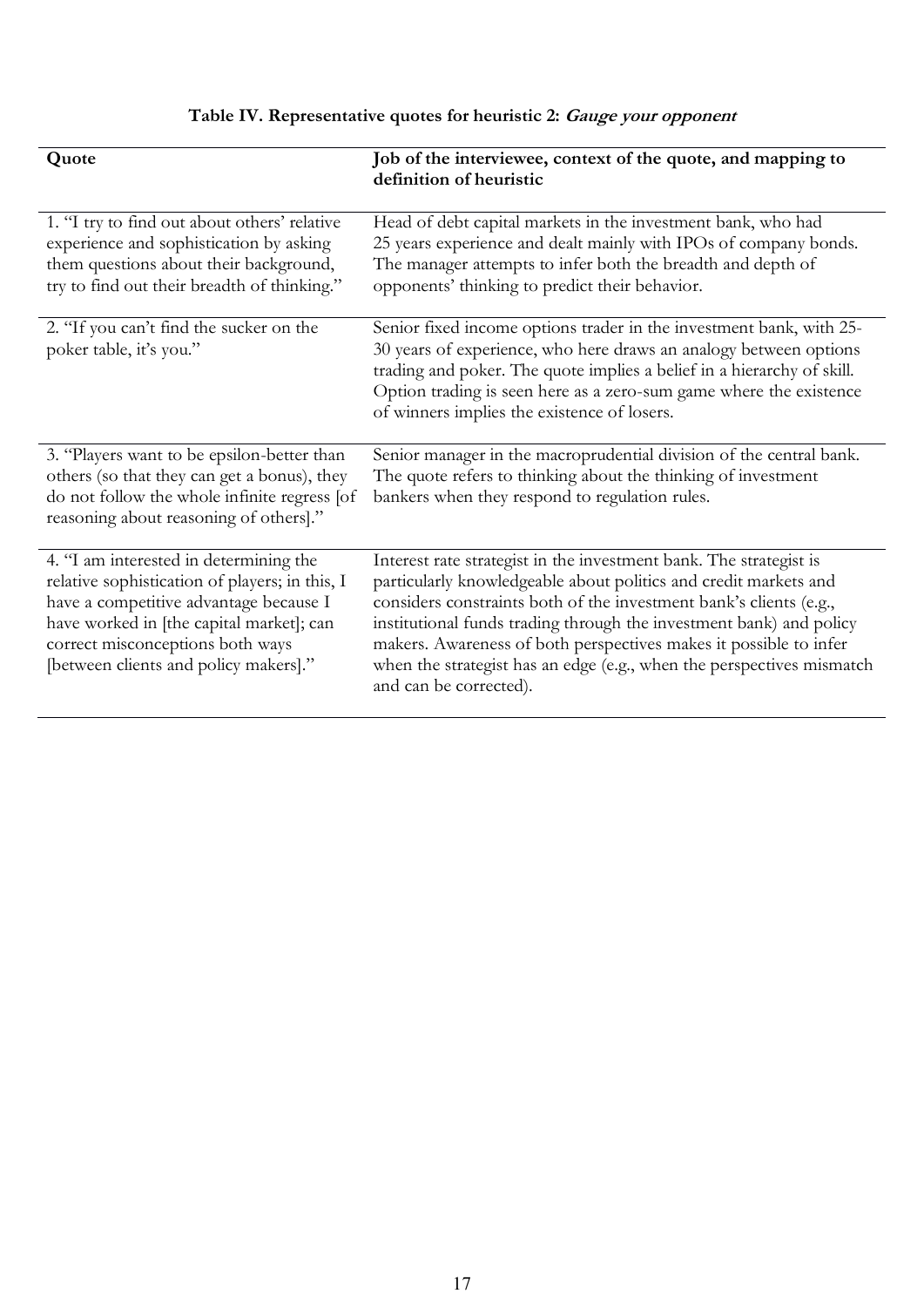# **Table V. Representative quotes for heuristic 3: If everyone agrees, be skeptical**

| Quote                                                                                                                                                                                                       | Job of the interviewee, context of the quote, and mapping to<br>definition of heuristic                                                                                                                                                                                                                                                                                                                                                                                            |
|-------------------------------------------------------------------------------------------------------------------------------------------------------------------------------------------------------------|------------------------------------------------------------------------------------------------------------------------------------------------------------------------------------------------------------------------------------------------------------------------------------------------------------------------------------------------------------------------------------------------------------------------------------------------------------------------------------|
| 1. "Seventy-five percent of the time, 10 of<br>12 dealers would agree, but they are<br>proved wrong."                                                                                                       | Director at the investment bank who makes markets for inflation<br>products. The utterance implies alertness, in particular when<br>competing trading parties in the market for inflation products agree<br>in their viewpoints. The banker seems to assume that in the short<br>run, markets are not information efficient but fluctuate as the traders<br>form herds and adopt each other's viewpoints.                                                                          |
| 2. "Once everybody's moved to one side<br>(made a bet in one direction) they are<br>much more exposed to shocks in one<br>direction; this is sentiments in positioning<br>(the balance of bets is skewed)." | Head of interest rate strategy at the investment bank, who runs a<br>team of 6 people on interest rate strategy, conducts research, makes<br>forecasts, and also meets investors. As in the row above, the manager<br>is alert when perceiving too much agreement in the market. In<br>addition, an explanation is provided of why too much agreement in<br>the marketplace is an indicator of risk.                                                                               |
| 3. "If you have too much agreement, then<br>it could very easily go the other way."                                                                                                                         | Equity research analyst who writes equity research reports for the<br>investment bank. The quote refers to herding of viewpoints among<br>analysts. Although the collective agreement among equity research<br>analysts may be a result of defensive decision making (single analysts<br>do not want to deviate from the collective viewpoint in order to<br>protect themselves if something goes wrong), the analyst is aware that<br>collective agreement also points to a risk. |
| 4. "The market is almost always wrong."                                                                                                                                                                     | Trader in the investment bank. Like the market maker for inflation<br>products (see quote $(1)$ ), the trader seems to assume that in the short<br>run, markets are not information efficient but fluctuate as the traders<br>form herds and adopt each other's viewpoints. This trader responded<br>to this condition by specializing in risk management: "I only need to<br>be right 40% of the time and let winners run and cut losers short, and<br>I will make money."        |